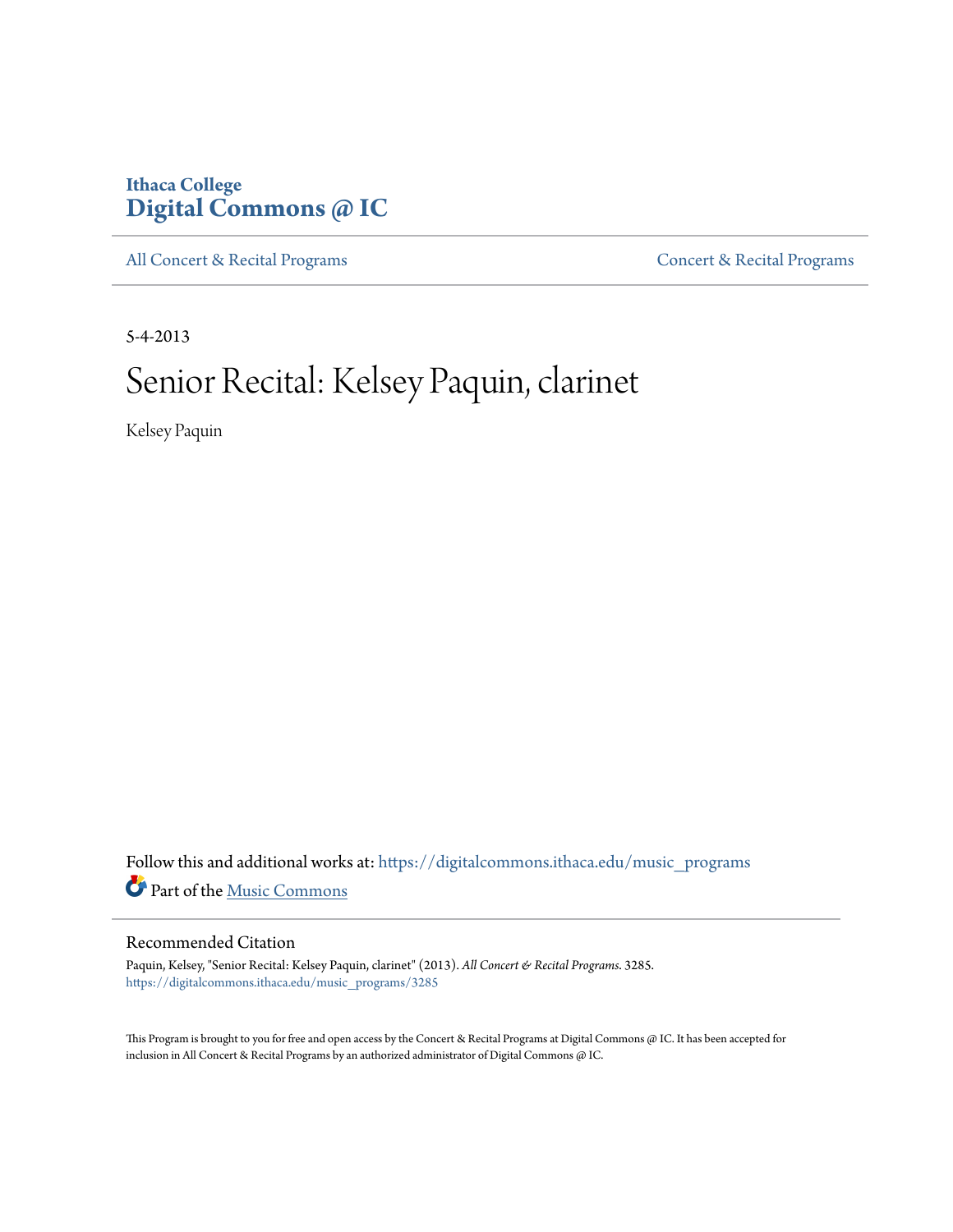## **Senior Recital:** Kelsey Paquin, clarinet

Mary Ann Miller, piano Jessie Linden, snare drum

**THES JUVALATA CRITER FOR LIVEIG** 

Ford Hall Saturday May 4th, 2013 12:00 pm